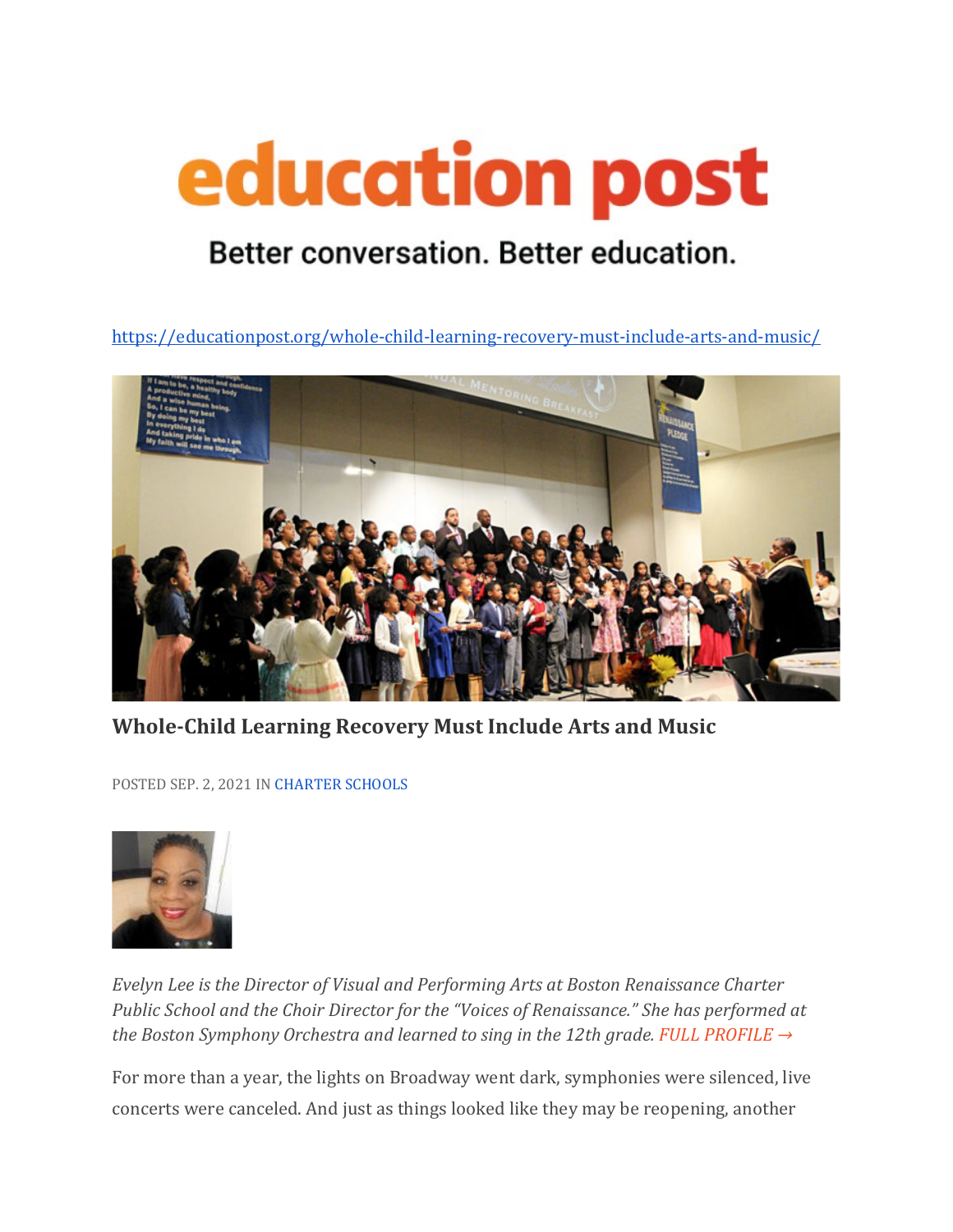surge has caused renewed uncertainty and anxiety. Like most arts and music students across the country, my choir singers at Boston Renaissance Charter Public School have missed a considerable stanza of their lives. For them, singing in the "Voices of Renaissance" choir was more than a simple enrichment activity, it was an outlet for self-expression one that connected them to their classmates and community. It was a stabilizing force in their lives and a place of accountability where choir members were expected to live up to certain standards.

Of course, we were able to connect on Zoom and find creative ways to keep the choir engaged, but the mentoring part really got lost in virtual translation. Realistically, we couldn't have 125 students raising their voices alongside each other, 10 feet apart, if singing without masks. Besides, if someone told me I had to stand 10 feet away from an alligator, I'd assume it was not safe to be near an alligator. Safety came first, but what comes next could be even more important.

As schools reopen this month, arts and music will play a more important role than ever. After a year torn apart by a pandemic, the arts can be a powerful and effective tool in helping students process the world around them, stay engaged in learning, and express themselves in a way they cannot in other subjects. Unfortunately, many music and arts departments' budgets were decimated during COVID-19, and many may not be fully funded for the coming school year — especially if schools put a singular focus on getting students back up to speed in math and English. Those are important subjects, of course, but most educators agree that [social-emotional learning](https://educationpost.org/tag/social-emotional-learning/) should take center stage at the start of this school year. After a collective trauma, these kids will need the social-emotional benefits that music and art provide.

Further, I always feel a pang of sadness when I hear of a neighboring school district cutting art and music from its curriculum. It's sad because you may never know how much potential was lost or what hidden talents the students would have discovered had they been exposed to the arts.

If we don't get students interested in the arts at an early age then we miss a crucial opportunity to build future musicians and art lovers. By the time a student reaches middle school, they have moved on to focusing on STEM subjects. Then no one knows how to play